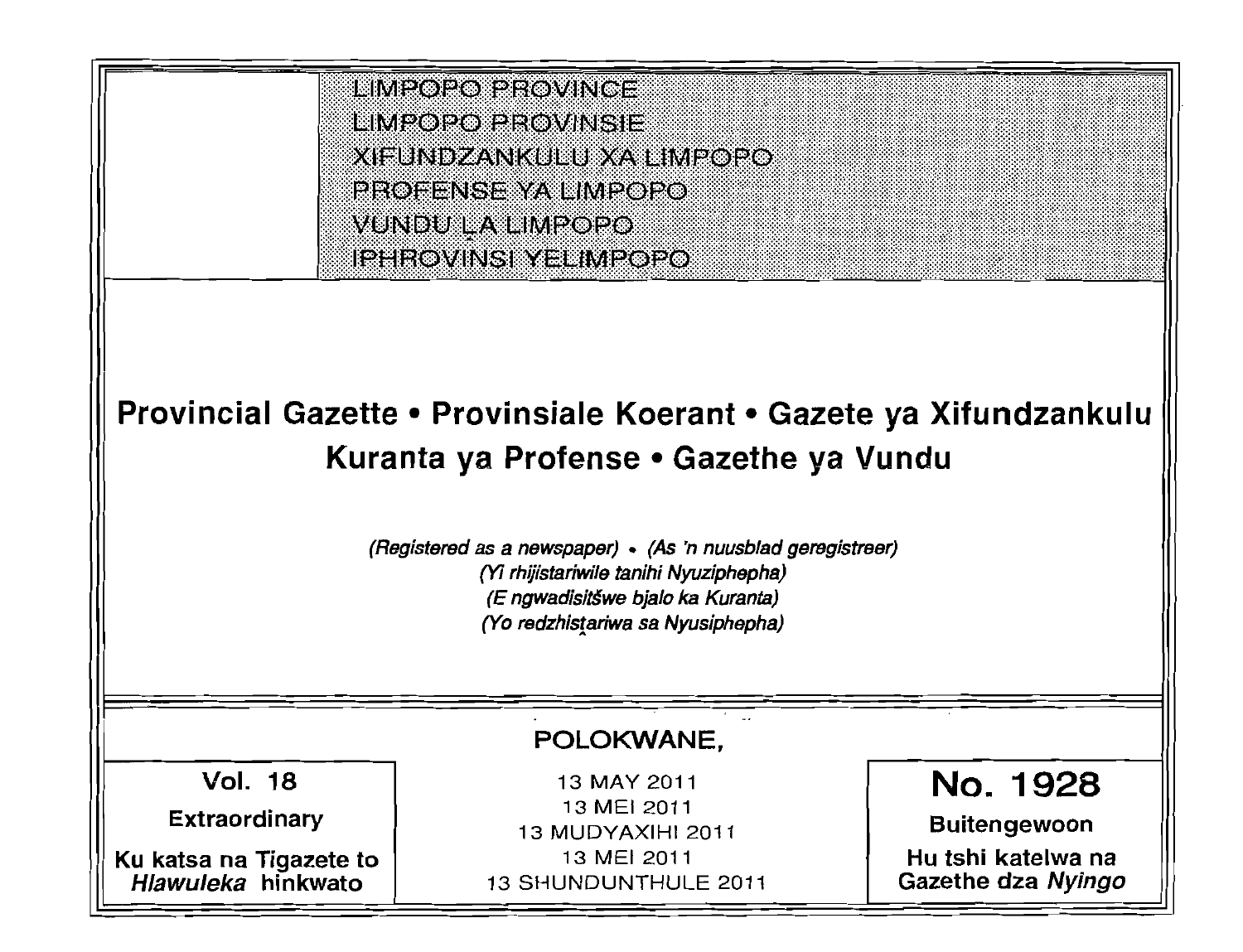### IMPORTANT NOTICE

The Government Printing Works will not be held responsible for faxed documents not received due to errors on the fax machine or faxes received which are unclear or incomplete. Please be advised that an "OK" slip, received from a fax machine, will not be accepted as proof that documents were received by the GPW for printing. If documents are faxed to the GPW it will be the sender's respon~ sibility to phone and confirm that the documents were received in good order.

Furthermore the Government Printing Works will also not be held responsible for cancellations and amendments which have not been done on original documents received from clients.

## **CONTENTS • INHOUD**

| No. |                       | Page<br>No. | Gazette<br>No. |
|-----|-----------------------|-------------|----------------|
|     | <b>GENERAL NOTICE</b> |             |                |
|     |                       |             | 1928           |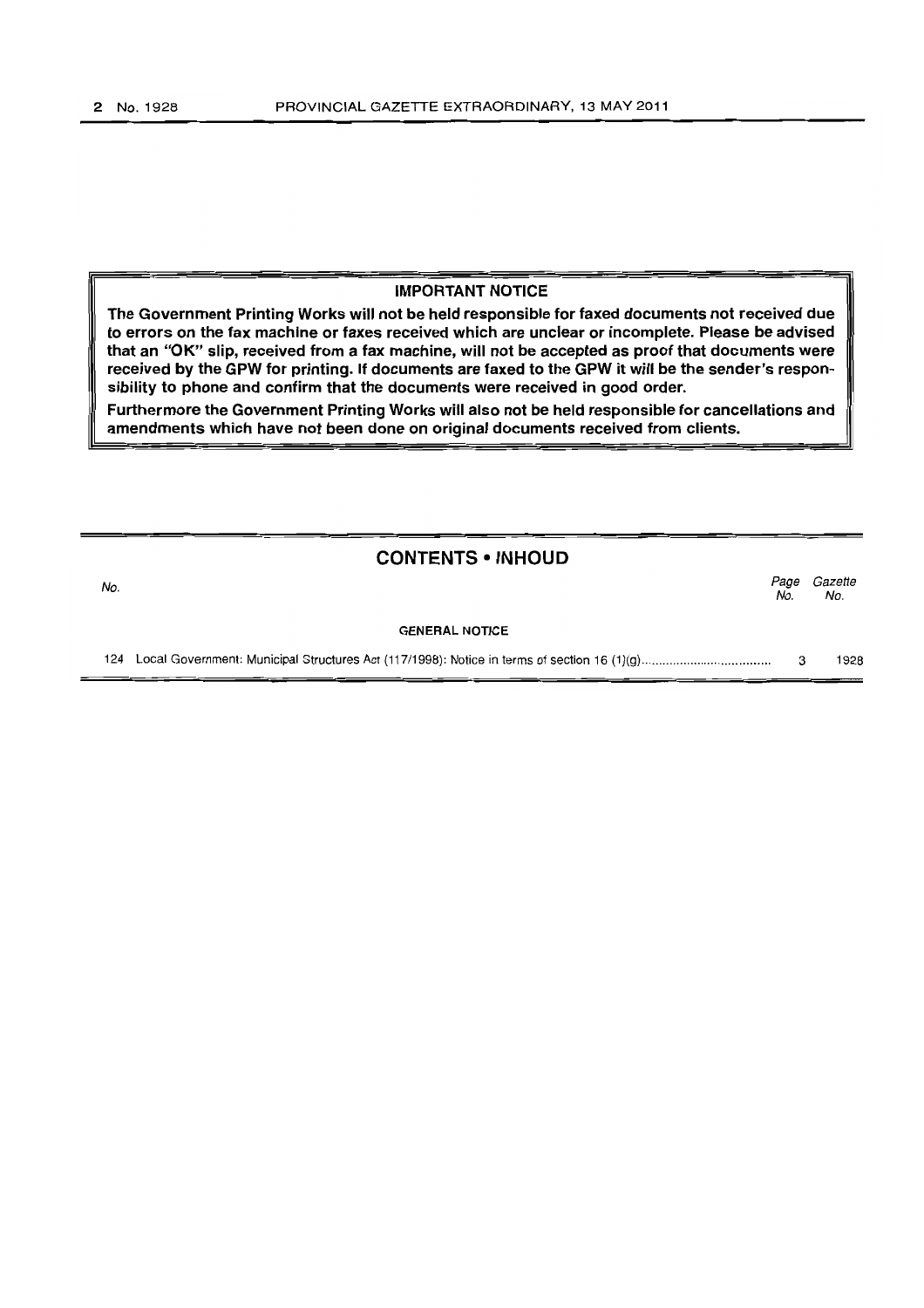# GENERAL NOTICE

## GENERAL NOTICE 124 OF 2011



# DEPARTMENT OF LOCAL GOVERNMENT & HOUSING

NOTICE IN TERMS OF SECTION 16 (1) (g) of THE LOCAL GOVERNMENT MUNICIPAL STRUCTURES ACT, 1998 (ACT 117 OF 1998) - INCLUSION OF DISTRICT MANAGEMENT AREA (LlMDMA 33) INTO BA- PHALABORWA LOCAL MUNICIPALITY (LIM 334), GREATER GIYANI LOCAL MUNICIPALITY (LIM 331), THULAMELA LOCAL MUNICIPALITY (L1M343) AND MUTALE LOCAL MUNICIPALITY (L1M342)

I, Molapi Soviet Lekganyane, Member of the Executive Council responsible for Local Government and Housing in Limpopo Province, acting in terms of section 16(1) (g) of the Local Government: Municipal Structures Act, 1998, (Act 117 of 1998), and with effect from the date of declaration of the results of the next Local Government elections of municipal councillors, scheduled for 18 May 2011) ---

- (a) Include the area of District Management Area (DMA) into Vhembe Local Municipality( DC 36) and Mopani Local Municipality( DC33);
- (b) amend Notice No 104 of Limpopo Provincial Gazette Extraordinary No.1486 to give effect to change in the